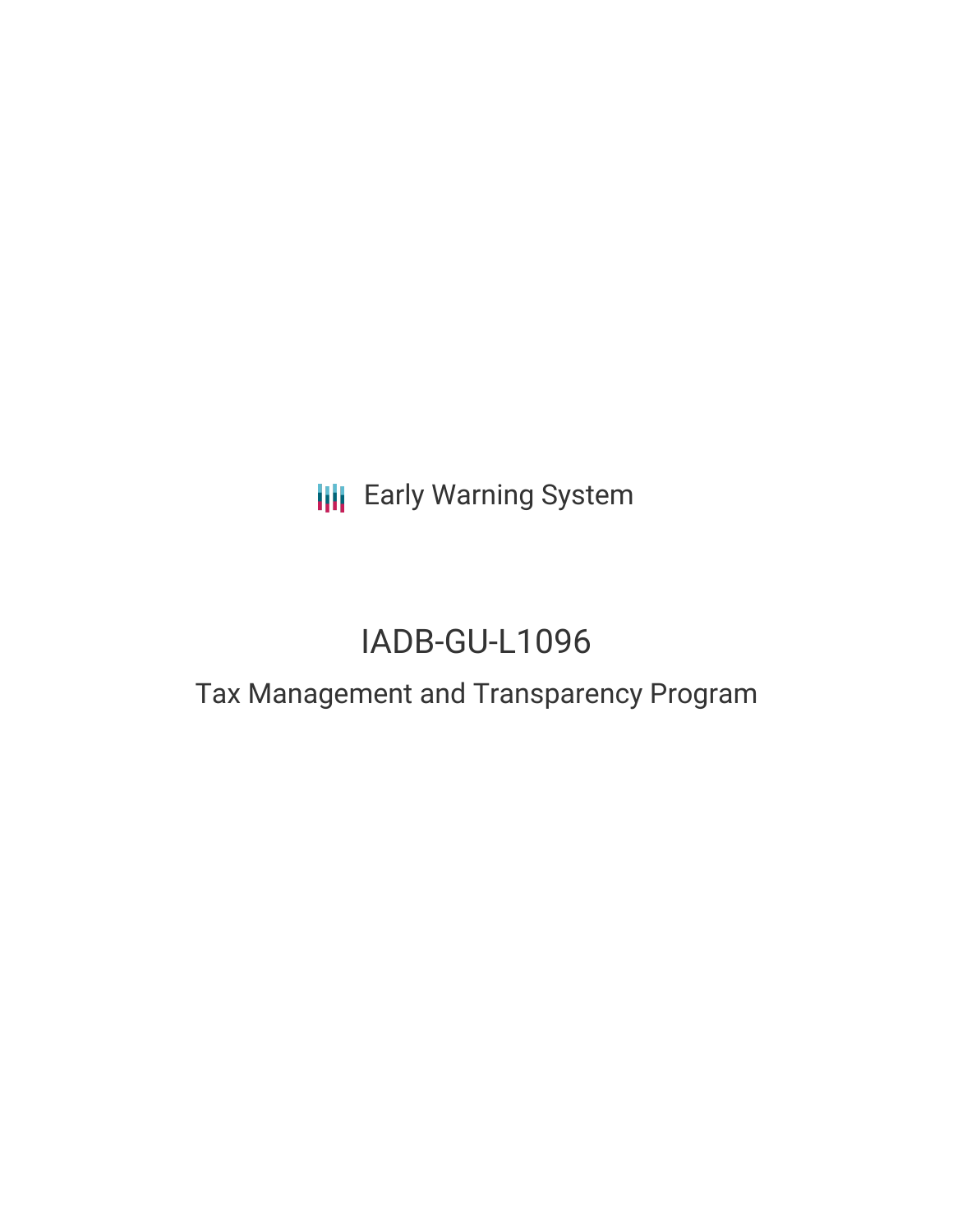

#### **Quick Facts**

| <b>Countries</b>               | Guatemala                              |
|--------------------------------|----------------------------------------|
| <b>Financial Institutions</b>  | Inter-American Development Bank (IADB) |
| <b>Status</b>                  | Approved                               |
| <b>Bank Risk Rating</b>        | U                                      |
| <b>Voting Date</b>             | 2016-11-02                             |
| <b>Borrower</b>                | Ministry of Public Finance             |
| <b>Sectors</b>                 | Finance                                |
| <b>Investment Type(s)</b>      | Loan                                   |
| <b>Investment Amount (USD)</b> | \$250.00 million                       |
| <b>Project Cost (USD)</b>      | \$250.00 million                       |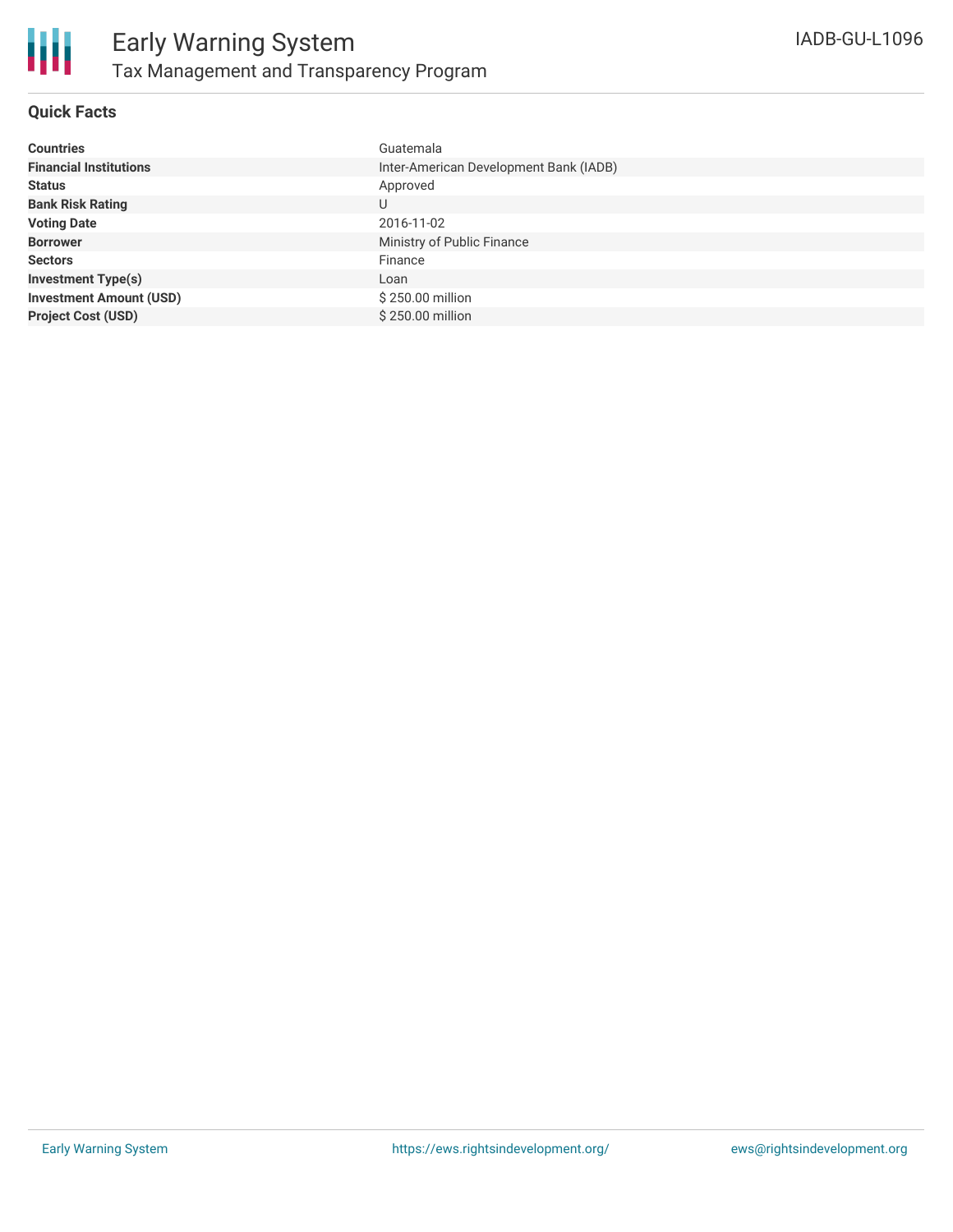

#### **Project Description**

The program's objective is to improve the tax management and transparency of Guatemala's financial sector, through policy measures aimed at increasing tax revenues and strengthening asset laundering prevention.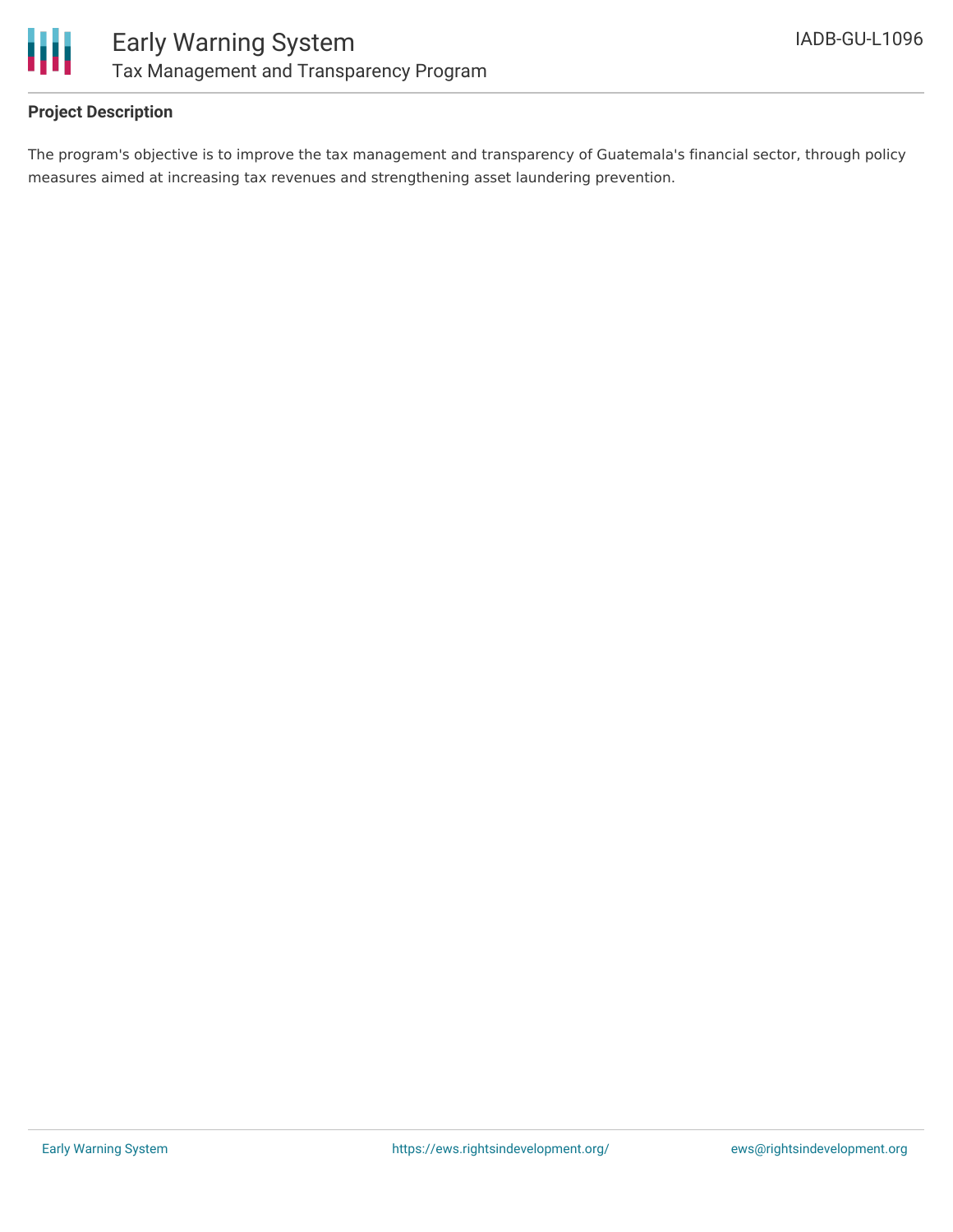

#### **Investment Description**

• Inter-American Development Bank (IADB)

The program is structured as a multiple-tranche policy-based loan, the proceeds of which will be disbursed in two tranches of US\$125 million each.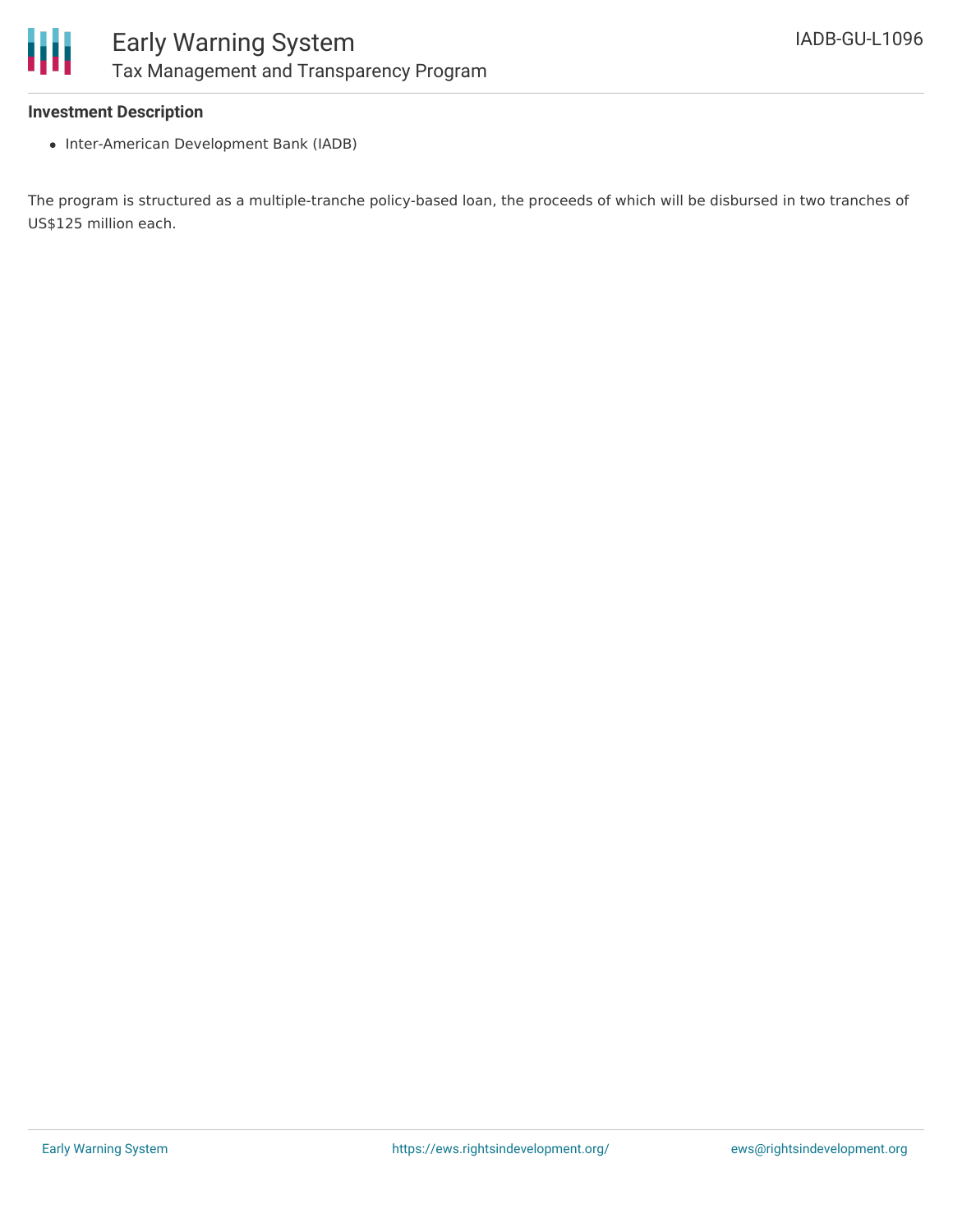

#### **Contact Information**

ACCOUNTABILITY MECHANISM OF IADB

The Independent Consultation and Investigation Mechanism (MICI) is the independent complaint mechanism and fact-finding body for people who have been or are likely to be adversely affected by an Inter-American Development Bank (IDB) or Inter-American Investment Corporation (IIC)-funded project. If you submit a complaint to MICI, they may assist you in addressing the problems you raised through a dispute-resolution process with those implementing the project and/or through an investigation to assess whether the IDB or IIC is following its own policies for preventing or mitigating harm to people or the environment. You can submit a complaint by sending an email to MICI@iadb.org. You can learn more about the MICI and how to file a complaint at http://www.iadb.org/en/mici/mici,1752.html (in English) or http://www.iadb.org/es/mici/mici,1752.html (Spanish).